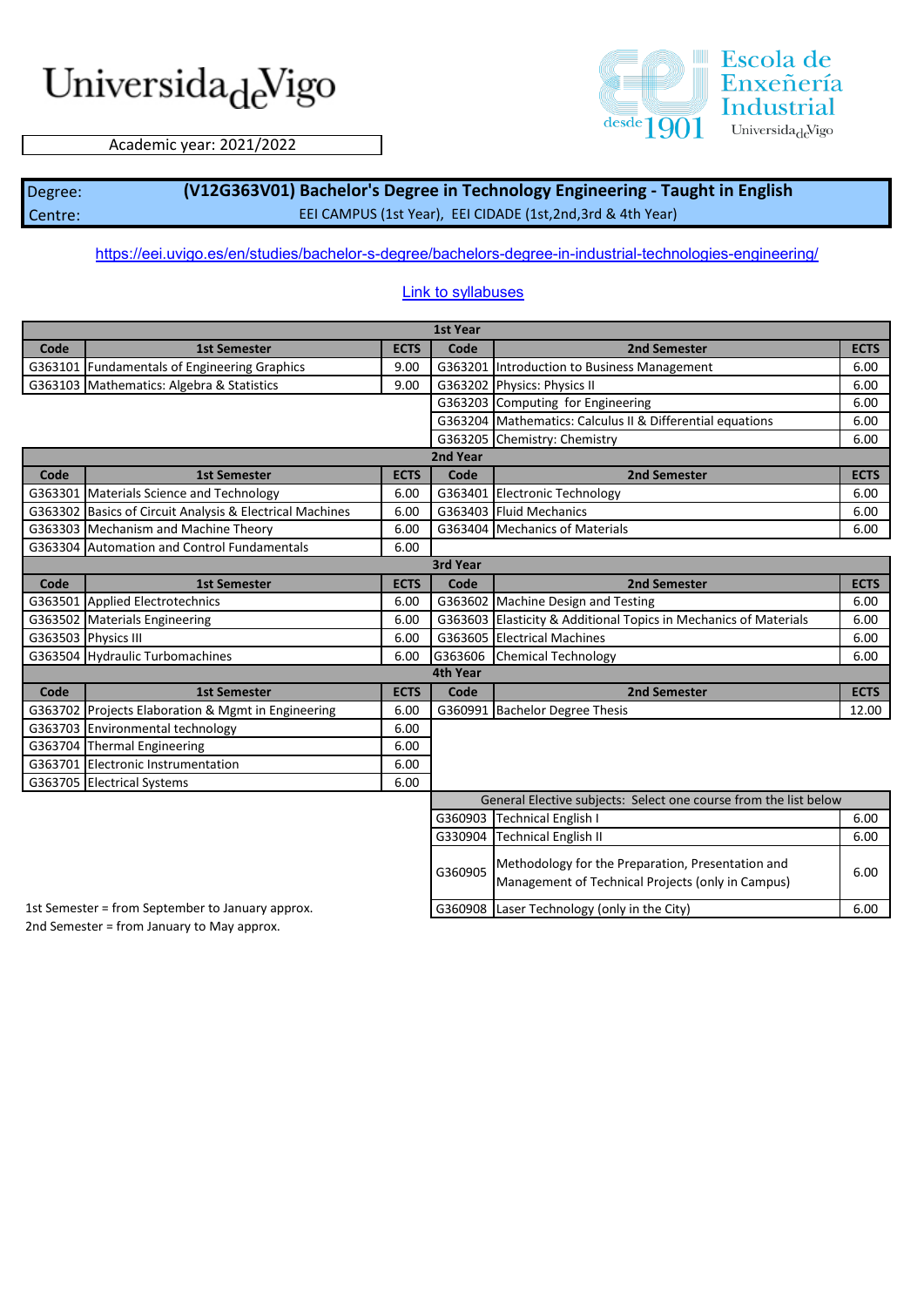

Academic year: 2021/2022

Degree: Centre:

#### **(V12G360V01) Bachelor's Degree in Technology Engineering**

EEI CAMPUS (1st Year), EEI CIDADE (1st,2nd,3rd & 4th Year)

#### <https://eei.uvigo.es/en/studies/bachelor-s-degree/bachelors-degree-in-industrial-technologies-engineering/>

#### [Link to syllabuses](https://secretaria.uvigo.gal/docnet-nuevo/guia_docent/?centre=312&ensenyament=V12G360V01&consulta=assignatures&idioma=eng)

|      | <b>1st Year</b>                                          |             |                 |                                                                  |             |  |  |  |
|------|----------------------------------------------------------|-------------|-----------------|------------------------------------------------------------------|-------------|--|--|--|
| Code | <b>1st Semester</b>                                      | <b>ECTS</b> | Code            | <b>2nd Semester</b>                                              | <b>ECTS</b> |  |  |  |
|      | G360101 Fundamentals of Engineering Graphics             | 9.00        |                 | G360201 Introduction to Business Management                      | 6.00        |  |  |  |
|      | G360102 Physics: Physics I                               | 6.00        |                 | G360202 Physics: Physics II                                      | 6.00        |  |  |  |
|      | G360103 Mathematics: Algebra & Statistics                | 9.00        |                 | G360203 Computing for Engineering                                | 6.00        |  |  |  |
|      | G360104 Mathematics: Calculus I                          | 6.00        |                 | G360204 Mathematics: Calculus II & Differential equations        | 6.00        |  |  |  |
|      |                                                          |             |                 | G360205 Chemistry: Chemistry                                     | 6.00        |  |  |  |
|      |                                                          |             | 2nd Year        |                                                                  |             |  |  |  |
| Code | <b>1st Semester</b>                                      | <b>ECTS</b> | Code            | <b>2nd Semester</b>                                              | <b>ECTS</b> |  |  |  |
|      | G360301 Materials Science and Technology                 | 6.00        |                 | G360401 Electronic Technology                                    | 6.00        |  |  |  |
|      | G360302 Basics of Circuit Analysis & Electrical Machines | 6.00        |                 | G360402 Fundamentals of Manufacturing Systems & Technol.         | 6.00        |  |  |  |
|      | G360303 Mechanism and Machine Theory                     | 6.00        |                 | G360403 Fluid Mechanics                                          | 6.00        |  |  |  |
|      | G360304 Automation and Control Fundamentals              | 6.00        |                 | G360404 Mechanics of Materials                                   | 6.00        |  |  |  |
|      | G360305 Basics of Operations Management                  | 6.00        |                 | G360405 Thermodynamics and Heat Transfer                         | 6.00        |  |  |  |
|      |                                                          |             | 3rd Year        |                                                                  |             |  |  |  |
| Code | <b>1st Semester</b>                                      | <b>ECTS</b> | Code            | <b>2nd Semester</b>                                              | <b>ECTS</b> |  |  |  |
|      | G360501 Applied Electrotechnics                          | 6.00        |                 | G360602 Machine Design and Testing                               | 6.00        |  |  |  |
|      | G360502 Materials Engineering                            | 6.00        |                 | G360603 Elasticity & Additional Topics in Mechanics of Materials | 6.00        |  |  |  |
|      | G360503 Physics III                                      | 6.00        |                 | G360604 Manufacturing Engineering                                | 6.00        |  |  |  |
|      | G360504 Hydraulic Turbomachines                          | 6.00        |                 | G360605 Electrical Machines                                      | 6.00        |  |  |  |
|      | G360505 Specialized Mathematics                          | 6.00        |                 | G360606 Chemical Technology                                      | 6.00        |  |  |  |
|      |                                                          |             | <b>4th Year</b> |                                                                  |             |  |  |  |
| Code | <b>1st Semester</b>                                      | <b>ECTS</b> | Code            | <b>2nd Semester</b>                                              | <b>ECTS</b> |  |  |  |
|      | G360702 Projects Elaboration & Mgmt in Engineering       | 6.00        |                 | G360802 Basics of Business Administration                        | 6.00        |  |  |  |
|      | G360703 Environmental technology                         | 6.00        |                 | G360801 Control and Industrial Automation                        | 6.00        |  |  |  |
|      | G360704 Thermal Engineering                              | 6.00        |                 | G360991 Bachelor Degree Thesis                                   | 12.00       |  |  |  |
|      | G360701 Electronic Instrumentation                       | 6.00        |                 |                                                                  |             |  |  |  |
|      | G360705 Electrical Systems                               | 6.00        |                 |                                                                  |             |  |  |  |
|      |                                                          |             |                 | General Elective subjects: Select one course from the list below |             |  |  |  |

|         | General Elective subjects: Select one course from the list below                                       |      |
|---------|--------------------------------------------------------------------------------------------------------|------|
| G360902 | <b>Electrical Components in Vehicles</b>                                                               | 6.00 |
|         | G360903 Technical English I                                                                            | 6.00 |
| G330904 | <b>Technical English II</b>                                                                            | 6.00 |
| G360905 | Methodology for the Preparation, Presentation and<br>Management of Technical Projects (only in Campus) | 6.00 |
| G360906 | Advanced Programming for Engineering                                                                   | 6.00 |
| G360907 | Safety and Industrial Hygiene                                                                          | 6.00 |
| G360908 | Laser Technology (only in the City)                                                                    | 6.00 |
|         | G360999 Internship in Companies                                                                        | 6.00 |

1st Semester = from September to January approx. 2nd Semester = from January to May approx.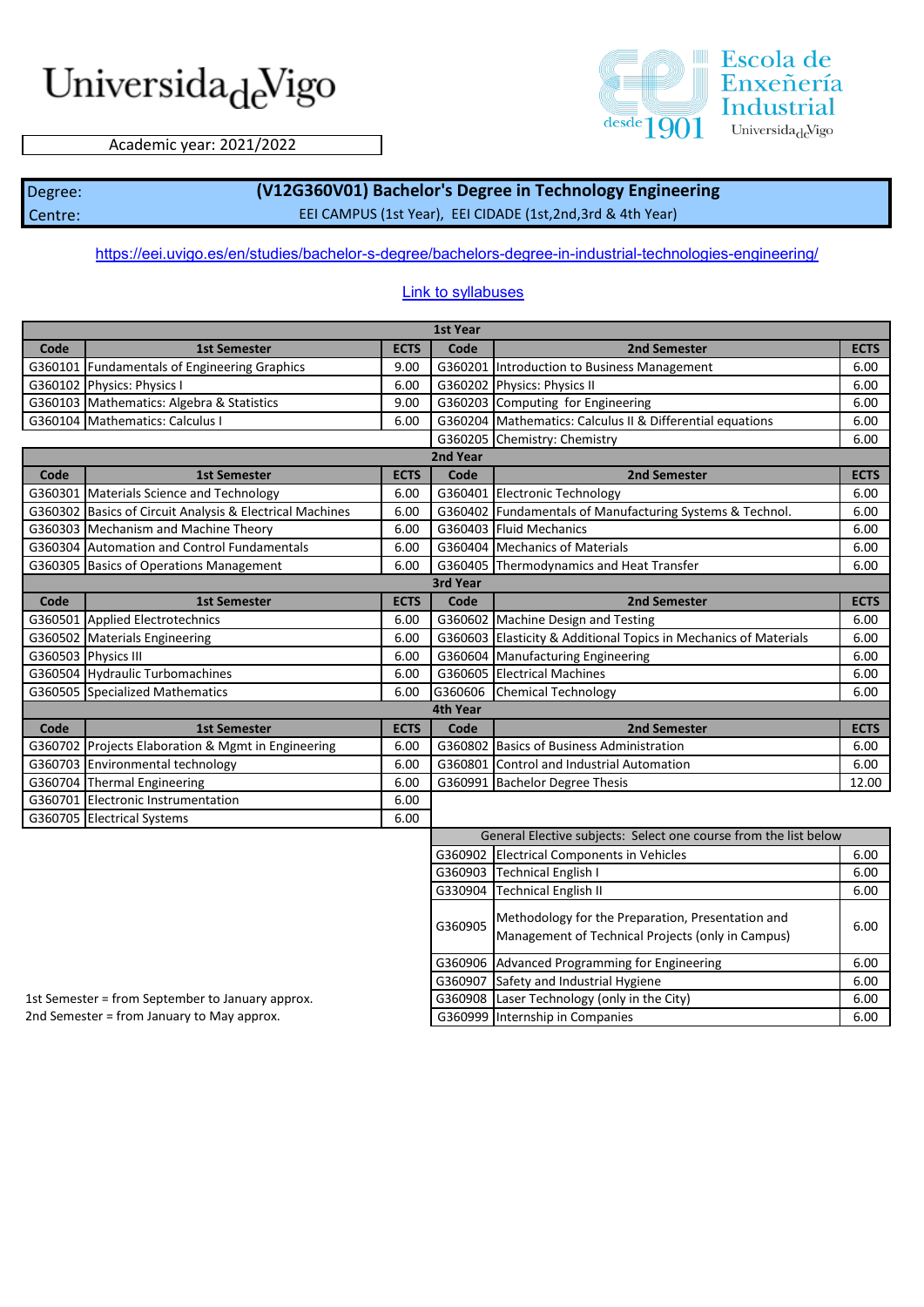

G350906 Advanced Programming for Engineering 6.00 G350907 Safety and Industrial Hygiene 6.00 G350908 Laser Technology 6.00 G350999 Internship in Companies 6.00

Academic year: 2021/2022

Degree: Centre:

**(V12G350V01) Bachelor's Degree in Industrial Chemical Engineering**

EEI CAMPUS (1st Year), EEI CIDADE (1st,2nd,3rd & 4th Year)

<https://eei.uvigo.es/en/studies/bachelor-s-degree/bachelors-degree-in-industrial-chemical-engineering/>

#### [Link to syllabuses](https://secretaria.uvigo.gal/docnet-nuevo/guia_docent/?centre=312&ensenyament=V12G350V01&consulta=assignatures&idioma=eng)

|         | <b>1st Year</b>                                |             |      |                                                           |             |  |  |
|---------|------------------------------------------------|-------------|------|-----------------------------------------------------------|-------------|--|--|
| Code    | <b>1st Semester</b>                            | <b>ECTS</b> | Code | <b>2nd Semester</b>                                       | <b>ECTS</b> |  |  |
| G350101 | Fundamentals of Engineering Graphics           | 9.00        |      | G350201 Introduction to Business Management               | 6.00        |  |  |
|         | G350102 Physics: Physics I                     | 6.00        |      | G350202 Physics: Physics II                               | 6.00        |  |  |
|         | G350103 Mathematics: Algebra & Statistics      | 9.00        |      | G350203 Computing for Engineering                         | 6.00        |  |  |
|         | G350104 Mathematics: Calculus I                | 6.00        |      | G350204 Mathematics: Calculus II & Differential equations | 6.00        |  |  |
|         |                                                |             |      | G350205 Chemistry: Chemistry                              | 6.00        |  |  |
|         |                                                | 2nd Year    |      |                                                           |             |  |  |
| Code    | <b>1st Semester</b>                            | <b>ECTS</b> | Code | 2nd Semester                                              | <b>ECTS</b> |  |  |
|         | G350301 Thermodynamics and Heat Transfer       | 6.00        |      | G350401 Fluid Mechanics                                   | 6.00        |  |  |
|         | G350302 Fundamentals of Electrical Engineering | 6.00        |      | G350402 Electronic Technology                             | 6.00        |  |  |
|         |                                                |             |      |                                                           |             |  |  |
|         | G350303 Mechanism and Machine Theory           | 6.00        |      | G350304 Fundamentals of Systems & Manufact. Technol.      | 6.00        |  |  |
|         | G350305 Materials Science and Technology       | 6.00        |      | G350404 Mechanics of Materials                            | 6.00        |  |  |

|         | 3rd Year                                                  |             |         |                                                                  |             |  |  |  |
|---------|-----------------------------------------------------------|-------------|---------|------------------------------------------------------------------|-------------|--|--|--|
| Code    | <b>1st Semester</b>                                       | <b>ECTS</b> | Code    | 2nd Semester                                                     | <b>ECTS</b> |  |  |  |
| G350501 | <b>Basics of Operations Management</b>                    | 6.00        |         | G350601 Reactors and Biotechnology                               | 9.00        |  |  |  |
|         | G350502 Environmental Technology                          | 6.00        |         | G350602 Experimentation in Industrial Chemistry II               | 6.00        |  |  |  |
|         | G350503 Chemical Engineering II                           | 6.00        |         | G350603 Control & Instrumentation of Chemical Processes          | 9.00        |  |  |  |
|         | G350504 Industrial Chemistry                              | 6.00        |         | G350604 Projects Elaboration & Management in Engineering         | 6.00        |  |  |  |
|         | G350505 Experimentation in Industrial Chemistry I         | 6.00        |         |                                                                  |             |  |  |  |
|         |                                                           | 4th Year    |         |                                                                  |             |  |  |  |
| Code    | <b>1st Semester</b>                                       | <b>ECTS</b> | Code    | 2nd Semester                                                     | <b>ECTS</b> |  |  |  |
| G350701 | <b>Product Optimization</b>                               | 6.00        |         | G350991 Bachelor Degree Thesis (Supervisor necessary)            | 12.00       |  |  |  |
|         | G350702 Simulation and Optimisation of Chemical Processes | 6.00        |         |                                                                  |             |  |  |  |
|         |                                                           |             |         | Track Process Control and Optimization:                          |             |  |  |  |
| G350912 | Management and Implementation of                          | 9.00        |         | G350913 Heating and Cooling in the Process Industry              | 6.00        |  |  |  |
|         | <b>Chemical Plants and Processes</b>                      |             |         |                                                                  |             |  |  |  |
|         | G350911 Plant Integration in Business Management          | 9.00        |         | G350914 Design of Chemical and Processing Plants                 | 6.00        |  |  |  |
|         |                                                           |             |         | Track Biotechnological Products and Environment:                 |             |  |  |  |
|         | G350921 Bioelectrochemistry                               | 6.00        |         | G350925 Environmental Management Techniques                      | 6.00        |  |  |  |
|         | G350923 Industrial Organic Chemistry                      | 6.00        |         | G350924 Modelling of Biotechnological Processes                  | 6.00        |  |  |  |
|         | G350922 Biotechnological Processes and Products           | 6.00        |         |                                                                  |             |  |  |  |
|         |                                                           |             |         | General Elective subjects: Select one course from the list below |             |  |  |  |
|         |                                                           |             |         | G350902 Electrical Components in Vehicles                        | 6.00        |  |  |  |
|         |                                                           |             |         | G350903 Technical English I                                      | 6.00        |  |  |  |
|         |                                                           |             |         | G350904 Technical English II                                     | 6.00        |  |  |  |
|         |                                                           |             | G350905 | Methodology for the Preparation, Presentation                    | 6.00        |  |  |  |
|         |                                                           |             |         | and Management of Technical Projects                             |             |  |  |  |

1st Semester = from September to January approx. 2nd Semester = from January to May approx.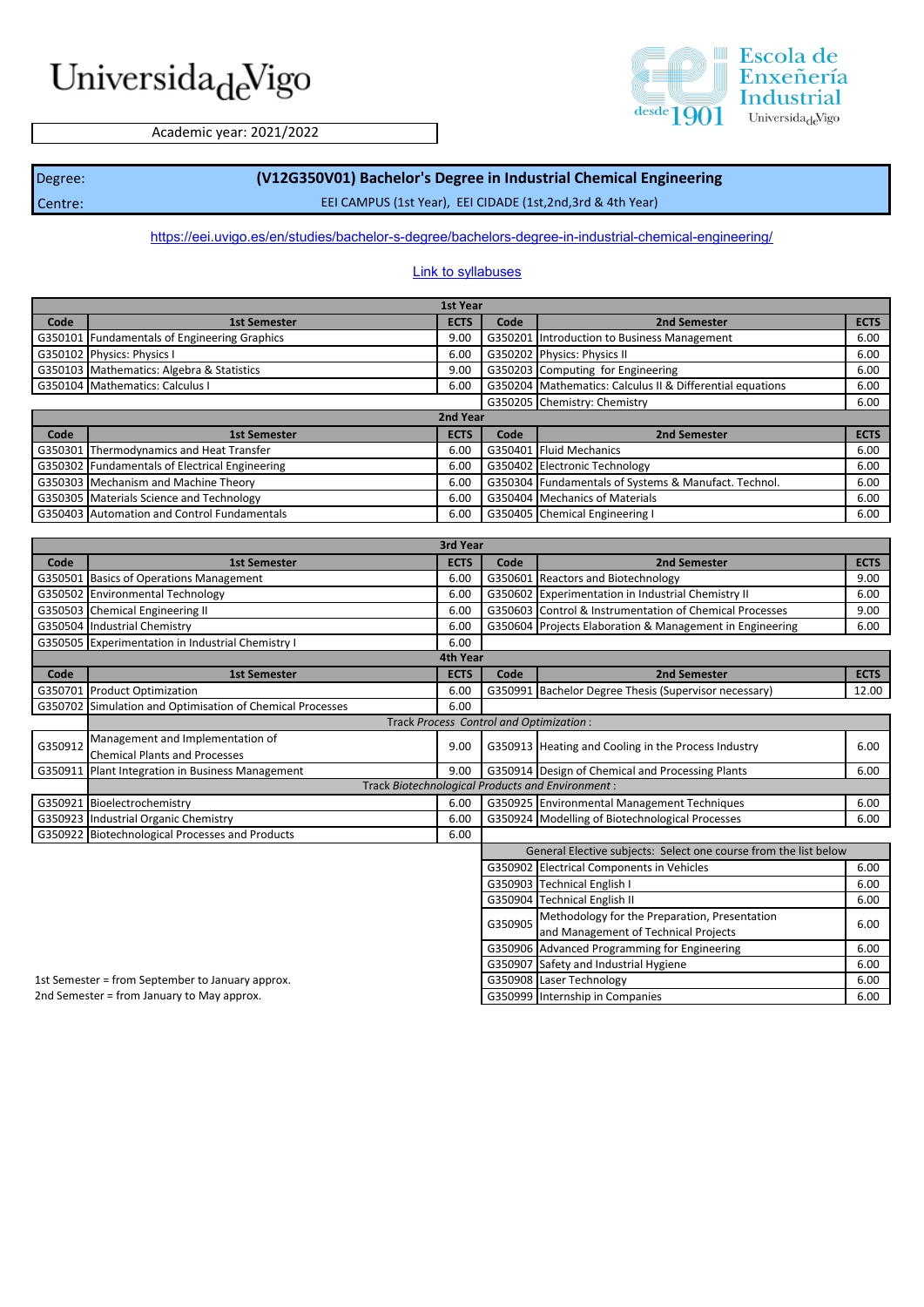

Academic year: 2021/2022

Degree: Centre:

**(V12G330V01) Bachelor's Degree in Industrial Electronic & Automation Engineering** EEI CAMPUS(1st,2nd,3rd & 4th Year), EEI CIDADE (1st,2nd,3rd Year)

<https://eei.uvigo.es/en/studies/bachelor-s-degree/bachelors-degree-in-industrial-electronics-and-automation-engineering/>

#### [Link to syllabuses](https://secretaria.uvigo.gal/docnet-nuevo/guia_docent/?centre=312&ensenyament=V12G330V01&consulta=assignatures&idioma=eng)

| <b>1st Year</b> |                                                             |             |                           |                                                                  |             |  |  |  |
|-----------------|-------------------------------------------------------------|-------------|---------------------------|------------------------------------------------------------------|-------------|--|--|--|
| Code            | <b>1st Semester</b>                                         | <b>ECTS</b> | Code                      | 2nd Semester                                                     | <b>ECTS</b> |  |  |  |
| G330101         | <b>Fundamentals of Engineering Graphics</b>                 | 9.00        |                           | G330201 Introduction to Business Management                      | 6.00        |  |  |  |
| G330102         | Physics: Physics I                                          | 6.00        |                           | G330202 Physics: Physics II                                      | 6.00        |  |  |  |
| G330103         | Mathematics: Algebra & Statistics                           | 9.00        |                           | G330203 Computing for Engineering                                | 6.00        |  |  |  |
| G330104         | Mathematics: Calculus I                                     | 6.00        |                           | G330204 Mathematics: Calculus II & Differential equations        | 6.00        |  |  |  |
|                 |                                                             |             |                           | G330205 Chemistry: Chemistry                                     | 6.00        |  |  |  |
|                 |                                                             | 2nd Year    |                           |                                                                  |             |  |  |  |
| Code            | <b>1st Semester</b>                                         | <b>ECTS</b> | Code                      | <b>2nd Semester</b>                                              | <b>ECTS</b> |  |  |  |
| G330301         | Materials Science and Technology                            | 6.00        | G330401                   | <b>Automation and Control Fundamentals</b>                       | 6.00        |  |  |  |
| G330302         | Fundamentals of Manufacturing Systems & Technol.            | 6.00        |                           | G330402 Fundamentals of Electronics                              | 6.00        |  |  |  |
| G330303         | <b>Basics of Circuit Analysis &amp; Electrical Machines</b> | 6.00        | G330403                   | <b>Basics of Operations Management</b>                           | 6.00        |  |  |  |
| G330304         | Mechanism and Machine Theory                                | 6.00        |                           | G330404 Fluid Mechanics                                          | 6.00        |  |  |  |
| G330305         | Thermodynamics and Heat Transfer                            | 6.00        |                           | G330405 Mechanics of Materials                                   | 6.00        |  |  |  |
| 3rd Year        |                                                             |             |                           |                                                                  |             |  |  |  |
| Code            | <b>1st Semester</b>                                         | <b>ECTS</b> | Code                      | 2nd Semester                                                     | <b>ECTS</b> |  |  |  |
| G330501         | Industrial Informatics                                      | 6.00        |                           | G330601 Digital Electronics and Microcontrollers                 | 9.00        |  |  |  |
| G330502         | Additional Topics (in Mathematics & Fluid Systems)          | 9.00        |                           | G330602 Control Engineering I                                    | 9.00        |  |  |  |
| G330503         | Electronic Instrumentation I                                | 6.00        |                           | G330603 Environmental Technology                                 | 6.00        |  |  |  |
| G330505         | Three-phase Systems & Electrical Machines                   | 9.00        |                           | G330604 Projects Elaboration & Management in Engineering         | 6.00        |  |  |  |
|                 |                                                             | 4th Year    |                           |                                                                  |             |  |  |  |
|                 |                                                             |             |                           |                                                                  |             |  |  |  |
| Code            | <b>1st Semester</b>                                         | <b>ECTS</b> | Code                      | <b>2nd Semester</b>                                              | <b>ECTS</b> |  |  |  |
| G330701         | <b>Power Electronics</b>                                    | 6.00        |                           | G330991 Bachelor Degree Thesis                                   | 12.00       |  |  |  |
| G330702         | <b>Industrial Robotics</b>                                  | 6.00        |                           |                                                                  |             |  |  |  |
|                 |                                                             |             | Track Automation:         |                                                                  |             |  |  |  |
| G330911         | <b>Control Engineering II</b>                               | 6.00        |                           | G330914 Industrial Automation                                    | 6.00        |  |  |  |
| G330912         | <b>Industrial Communication Networks</b>                    | 6.00        |                           | G330915 Laboratory of Programmable Digital Systems               | 6.00        |  |  |  |
| G330913         | <b>Real-Time Control Systems</b>                            | 6.00        |                           |                                                                  |             |  |  |  |
|                 |                                                             |             | <b>Track Electronics:</b> |                                                                  |             |  |  |  |
| G330921         | Electronic Instrumentation II                               | 6.00        |                           | G330924 Industrial Electronics                                   | 6.00        |  |  |  |
| G330922         | <b>Electronic Communication Systems</b>                     | 6.00        |                           | G330925 Control Engineering Laboratory                           | 6.00        |  |  |  |
| G330923         | <b>Digital Electronic Systems</b>                           | 6.00        |                           |                                                                  |             |  |  |  |
|                 |                                                             |             |                           | General Elective subjects: Select one course from the list below |             |  |  |  |
|                 |                                                             |             |                           | G330902 Electrical Components in Vehicles                        | 6.00        |  |  |  |
|                 |                                                             |             |                           | G330903 Technical English I                                      | 6.00        |  |  |  |
|                 |                                                             |             |                           | G330904 Technical English II                                     | 6.00        |  |  |  |
|                 |                                                             |             |                           | Methodology for the Preparation, Presentation                    |             |  |  |  |
|                 |                                                             |             |                           | G330905 and Management of Technical Projects                     | 6.00        |  |  |  |
|                 |                                                             |             |                           | G330906 Advanced Programming for Engineering                     | 6.00        |  |  |  |
|                 |                                                             |             |                           | G330907 Safety and Industrial Hygiene                            | 6.00        |  |  |  |
|                 | 1st Semester = from September to January approx.            |             |                           | G330908 Laser Technology                                         | 6.00        |  |  |  |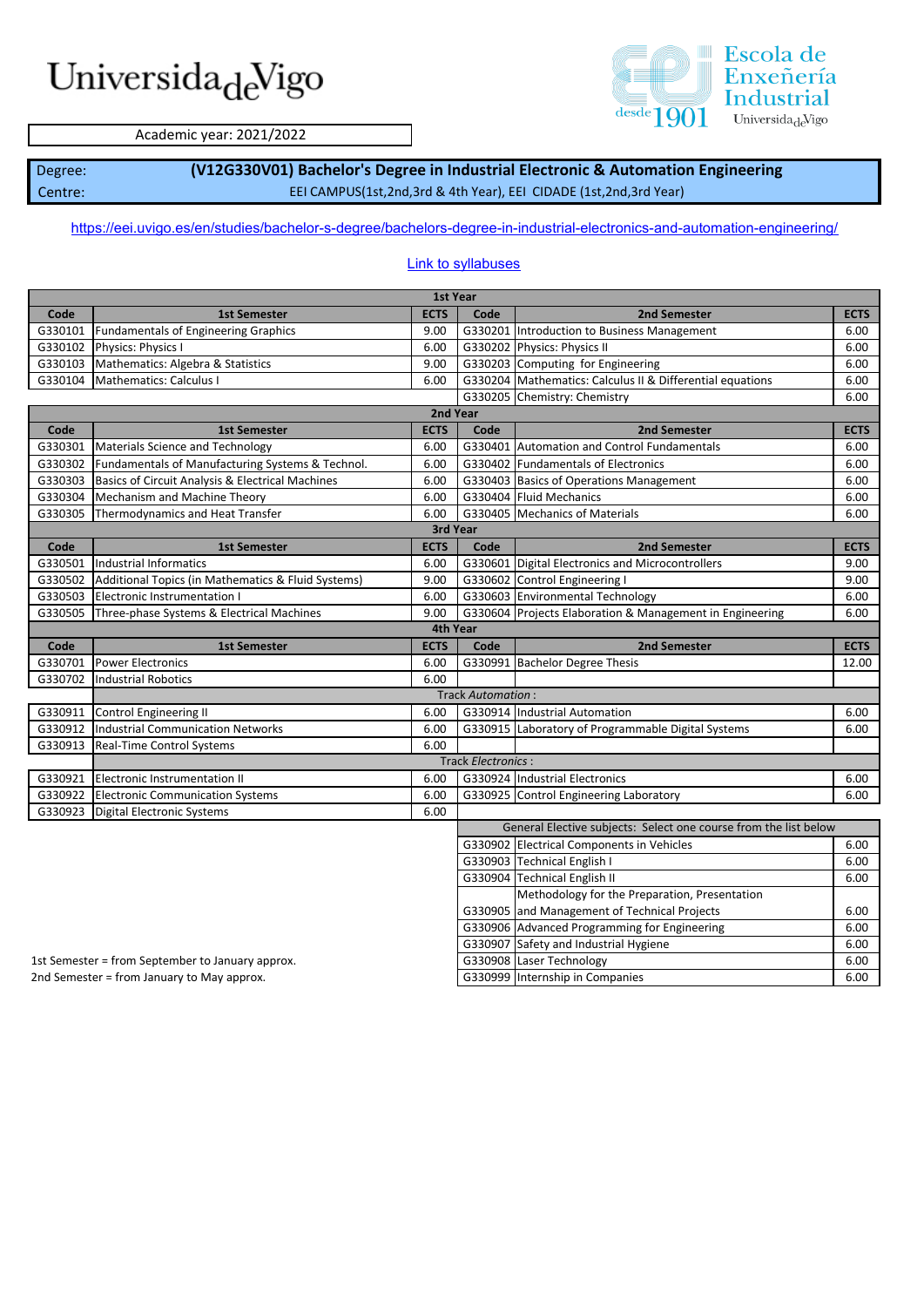

Academic year: 2021/2022

**(V12G380V01) Bachelor's Degree in Mechanical Engineering**

Degree: Centre:

EEI CAMPUS: 1st,2nd,3rd, 4th Year (Machines, Transports) EEI CIDADE: 1st,2nd,3rd & 4th Year (Mechanical Design & Manufacturing Processes, Constructions &

Installations)

#### <https://eei.uvigo.es/en/studies/bachelor-s-degree/bachelor-s-degree-in-mechanical-engineering/>

#### **[Link to syllabuses](https://secretaria.uvigo.gal/docnet-nuevo/guia_docent/?centre=312&ensenyament=V12G380V01&consulta=assignatures&idioma=eng)**

| 1st Year |                                                             |             |                    |                                                                        |              |  |
|----------|-------------------------------------------------------------|-------------|--------------------|------------------------------------------------------------------------|--------------|--|
| Code     | <b>1st Semester</b>                                         | <b>ECTS</b> | Code               | <b>2nd Semester</b>                                                    | <b>ECTS</b>  |  |
| G380101  | <b>Fundamentals of Engineering Graphics</b>                 | 9.00        | G380201            | Introduction to Business Management                                    | 6.00         |  |
| G380102  | <b>Physics: Physics I</b>                                   | 6.00        | G380202            | <b>Physics: Physics II</b>                                             | 6.00         |  |
| G380103  | Mathematics: Algebra & Statistics                           | 9.00        | G380203            | Computing for Engineering                                              | 6.00         |  |
| G380104  | <b>Mathematics: Calculus I</b>                              | 6.00        | G380204            | Mathematics: Calculus II & Differential equations                      | 6.00         |  |
|          |                                                             |             | G380205            | Chemistry: Chemistry                                                   | 6.00         |  |
|          |                                                             |             | 2nd Year           |                                                                        |              |  |
| Code     | <b>1st Semester</b>                                         | <b>ECTS</b> | Code               | 2nd Semester                                                           | <b>ECTS</b>  |  |
| G380302  | Thermodynamics and Heat Transfer                            | 6.00        | G380301            | <b>Materials Science and Technology</b>                                | 6.00         |  |
| G380303  | <b>Fundamentals of Electrical Engineering</b>               | 6.00        | G380402            | <b>Mechanics of Materials</b>                                          | 6.00         |  |
| G380305  | Fundamentals of Manufacturing Systems & Technologies        | 6.00        | G380403            | <b>Automation and Control Fundamentals</b>                             | 6.00         |  |
| G380306  | Mechanism and Machine Theory                                | 6.00        | G380404            | <b>Electronic Technology</b>                                           | 6.00         |  |
| G380401  | <b>Environmental Technology</b>                             | 6.00        | G380405            | <b>Fluid Mechanics</b>                                                 | 6.00         |  |
|          |                                                             |             | 3rd Year           |                                                                        |              |  |
| Code     | <b>1st Semester</b>                                         | <b>ECTS</b> | Code               | 2nd Semester                                                           | <b>ECTS</b>  |  |
| G380501  | <b>Thermal Engineering I</b>                                | 9.00        | G380304            | Machine Design I                                                       | 6.00         |  |
| G380502  | Elasticity & Additional Topics in Mechanics of Materials    | 9.00        | G380601            | <b>Basics of Operations Management</b>                                 | 6.00         |  |
| G380504  | <b>Materials Engineering</b>                                | 6.00        | G380602            | <b>Graphic Engineering</b>                                             | 6.00         |  |
| G380505  | <b>Fluid Machines</b>                                       | 6.00        | G380603            | Theory of Structures and Industrial Constructions                      | 6.00         |  |
|          |                                                             |             | G380604            | Manufacturing Engineering and Dimensional Quality                      | 6.00         |  |
|          |                                                             |             | 4th Year           |                                                                        |              |  |
| Code     | <b>1st Semester</b>                                         | <b>ECTS</b> | Code               | 2nd Semester                                                           | <b>ECTS</b>  |  |
|          |                                                             |             | G380991            | <b>Bachelor Degree Thesis</b>                                          | 12.00        |  |
|          |                                                             |             | Track Machinery:   |                                                                        |              |  |
| G380701  | Projects Elaboration & Mgmt in Engineering - Machinery      | 6.00        | G380914            | Hydraulic Machines and Oleo-pneumatic Systems Design                   | 6.00         |  |
| G380911  | Machine Design II                                           | 6.00        | G380915            | Computer-aided Mechanical Design                                       | 6.00         |  |
| G380912  | Materials & Technologies in Mechanical Manufacturing        | 9.00        |                    |                                                                        |              |  |
| G380913  | <b>Thermal Engines and Machines</b>                         | 9.00        |                    |                                                                        |              |  |
|          |                                                             |             | Track Transports:  |                                                                        |              |  |
| G380941  | <b>Automobiles and Railways</b>                             | 6.00        | G380701            | Projects Elaboration and Mgmt in Engineering - Transports              | 6.00         |  |
| G380942  | Fluidmechanic Syst. & Advanced Materials for Transport.     | 12.00       | G380944            | <b>Hybrid and Electric Automotive Vehicles</b>                         | 6.00         |  |
| G380943  | <b>Powertrain Systems</b>                                   | 6.00        |                    |                                                                        |              |  |
| G380945  | <b>Transport Engineering</b>                                | 6.00        |                    |                                                                        |              |  |
|          |                                                             |             |                    | Track Mechanical Design and Manufacturing Processes:                   |              |  |
| G380701  | Projects Elaboration and Management in Engineering - Design | 6.00        | G380934            | Systems for Product Design and Development                             | 6.00         |  |
|          | and Manufacturing Processes                                 |             |                    |                                                                        |              |  |
| G380931  | Product Design & Comm, & Automation of Plant Elem.          | 9.00        | G380935            | <b>Advanced Manufacturing Technologies</b>                             | 6.00         |  |
| G380932  | Materials, Tools and Manufacturing Resources                | 9.00        |                    |                                                                        |              |  |
| G380933  | Systems for Data Analysis, Simulation and Validation        | 6.00        |                    |                                                                        |              |  |
|          |                                                             |             |                    | Track Constructions and Installations:                                 |              |  |
|          | G380921 Concrete Structures                                 | 6.00        | G380701            | Projects Elaboration and Management in Engineering -                   | 6.00         |  |
|          |                                                             |             |                    | Constructions and Installations                                        |              |  |
| G380922  | <b>Metal Structures</b>                                     | 6.00        | G380925            | Additional Topics in Structures and Foundations                        | 6.00         |  |
| G380923  | Electrical Installations, Surveying and Construction        | 9.00        |                    |                                                                        |              |  |
| G380924  | Thermal and Fluid Installations                             | 9.00        |                    | General Elective subjects: Select one course from the list below       |              |  |
|          |                                                             |             |                    |                                                                        |              |  |
|          |                                                             |             | G380902<br>G380903 | <b>Electrical Components in Vehicles</b><br><b>Technical English I</b> | 6.00         |  |
|          |                                                             |             | G380904            | <b>Technical English II</b>                                            | 6.00<br>6.00 |  |
|          |                                                             |             |                    | Methodology for the Development, Presentation and                      |              |  |
|          |                                                             |             | G380905            | Management of Technical Projects (only in Campus)                      | 6.00         |  |
|          |                                                             |             | G380906            | Advanced Programming for Engineering                                   | 6.00         |  |
|          |                                                             |             | G380907            | Industrial Hygiene and Safety                                          | 6.00         |  |
|          | 1st Semester = from September to January approx.            |             | G380908            | Laser Technology (only in the City)                                    | 6.00         |  |
|          | 2nd Semester = from January to May approx.                  |             | G380999            | Internship in Companies                                                | 6.00         |  |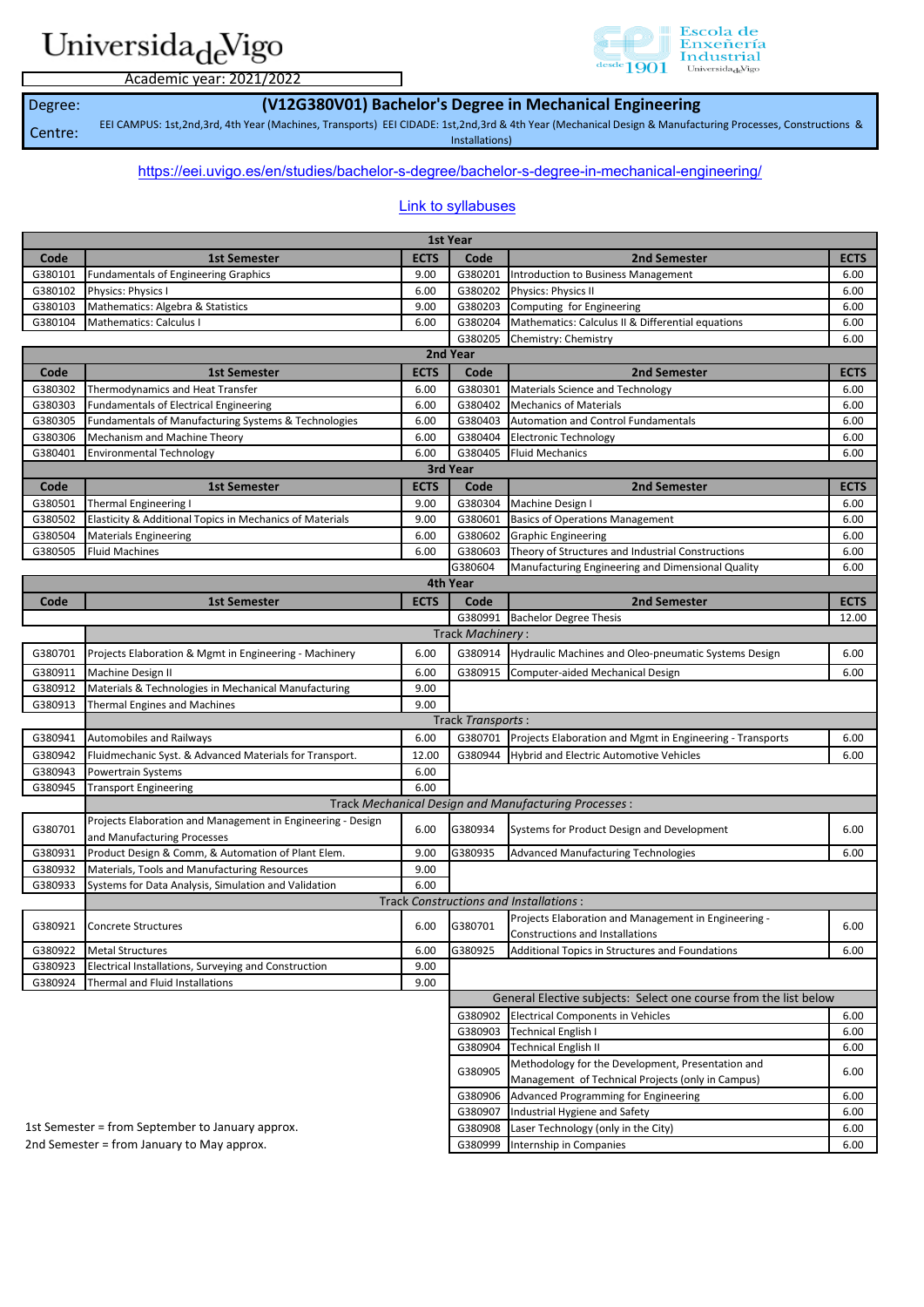

G340908 Laser Technology 6.00

G340999 Internship in Companies

Academic year: 2021/2022

Degree: Centre:

#### **(V12G340V01) Bachelor's Degree in Organisation Engineering**

EEI CAMPUS (1st,2nd,3rd & 4th Year), EEI CIDADE (1st Year)

#### <https://eei.uvigo.es/en/studies/bachelor-s-degree/bachelors-degree-in-industrial-organization-engineering/>

#### **[Link to syllabuses](https://secretaria.uvigo.gal/docnet-nuevo/guia_docent/?centre=312&ensenyament=V12G340V01&consulta=assignatures&idioma=eng)**

| 1st Year |                                               |             |      |                                                           |             |  |
|----------|-----------------------------------------------|-------------|------|-----------------------------------------------------------|-------------|--|
| Code     | <b>1st Semester</b>                           | <b>ECTS</b> | Code | <b>2nd Semester</b>                                       | <b>ECTS</b> |  |
| G340101  | Fundamentals of Engineering Graphics          | 9.00        |      | G340201 Introduction to Business Management               | 6.00        |  |
| G340102  | Physics: Physics I                            | 6.00        |      | G340202 Physics: Physics II                               | 6.00        |  |
| G340103  | Mathematics: Algebra & Statistics             | 9.00        |      | G340203 Computing for Engineering                         | 6.00        |  |
| G340104  | Mathematics: Calculus I                       | 6.00        |      | G340204 Mathematics: Calculus II & Differential equations | 6.00        |  |
|          |                                               |             |      | G340205 Chemistry: Chemistry                              | 6.00        |  |
|          |                                               | 2nd Year    |      |                                                           |             |  |
| Code     | <b>1st Semester</b>                           | <b>ECTS</b> | Code | <b>2nd Semester</b>                                       | <b>ECTS</b> |  |
| G340302  | Thermodynamics and Heat Transfer              | 6.00        |      | G340301 Materials Science and Technology                  | 6.00        |  |
| G340303  | <b>Fundamentals of Electrical Engineering</b> | 6.00        |      | G340305 Fundamentals of Manufact. Systems & Technol.      | 6.00        |  |
| G340304  | Mechanism and Machine Theory                  | 6.00        |      | G340402 Electronic Technology                             | 6.00        |  |
| G340401  | <b>Fluid Mechanics</b>                        | 6.00        |      | G340404 Mechanics of Materials                            | 6.00        |  |
| G340403  | Automation and Control Fundamentals           | 6.00        |      | G340405 Basics of Operations Management                   | 6.00        |  |

| 3rd Year |                                                  |             |                                 |                                                                  |             |  |  |
|----------|--------------------------------------------------|-------------|---------------------------------|------------------------------------------------------------------|-------------|--|--|
| Code     | <b>1st Semester</b>                              | <b>ECTS</b> | Code                            | <b>2nd Semester</b>                                              | <b>ECTS</b> |  |  |
| G340306  | <b>Environmental Technology</b>                  | 6.00        | G340601                         | <b>Operations Management</b>                                     | 6.00        |  |  |
| G340501  | <b>Product Management and Customer Service</b>   | 6.00        | G340602                         | Quality, Safety and Sustainability Management                    | 6.00        |  |  |
| G340502  | Quantitative Methods in Industrial Engineering   | 6.00        | G340603                         | Work Management and Human Factors                                | 6.00        |  |  |
| G340701  | Manufacturing Technologies and Systems           | 6.00        | G340801                         | Electronic Instrumentation                                       | 6.00        |  |  |
| G340702  | Control and Industrial Automation                | 6.00        | G340802                         | <b>Thermal Technology</b>                                        | 6.00        |  |  |
|          |                                                  |             |                                 | G340803 Materials Engineering                                    | 6.00        |  |  |
|          |                                                  |             |                                 | G340804 Electrical Technology                                    | 6.00        |  |  |
|          |                                                  | 4th Year    |                                 |                                                                  |             |  |  |
| Code     | <b>1st Semester</b>                              | <b>ECTS</b> | Code                            | 2nd Semester                                                     | <b>ECTS</b> |  |  |
| G340307  | Projects Elaboration & Management in Engineering | 6.00        |                                 | G340991 Bachelor Degree Thesis                                   | 12.00       |  |  |
| G340503  | <b>Business Administration</b>                   | 6.00        |                                 |                                                                  |             |  |  |
| G340504  | Information Systems in Management Engineering    | 6.00        |                                 |                                                                  |             |  |  |
|          |                                                  |             | Track Production and Logistics: |                                                                  |             |  |  |
| G340911  | Quantitative Methods and Management Tools        | 6.00        |                                 | G340914 Information Systems and Integrated Management Systems    | 6.00        |  |  |
| G340912  | Warehouse and Transport Management               | 6.00        |                                 | G340913 Instrum. of Control & Management of Companies            | 6.00        |  |  |
|          |                                                  |             | Track Business Management:      |                                                                  |             |  |  |
| G340922  | <b>Enterprise Assets Management</b>              | 6.00        |                                 | G340924 Innovation and Technology Management                     | 6.00        |  |  |
| G340921  | Tools for Organisation and Business Management   | 6.00        |                                 | G340923 Business Administration and Organization                 | 6.00        |  |  |
|          |                                                  |             |                                 | General Elective subjects: Select one course from the list below |             |  |  |
|          |                                                  |             |                                 | G340902 Electrical Components in Vehicles                        | 6.00        |  |  |
|          |                                                  |             |                                 | G340903 Technical English I                                      | 6.00        |  |  |
|          |                                                  |             |                                 | G340904 Technical English II                                     | 6.00        |  |  |
|          |                                                  |             | G340905                         | Methodology for the Preparation, Presentation                    | 6.00        |  |  |
|          |                                                  |             |                                 | and Management of Technical Projects                             |             |  |  |
|          |                                                  |             |                                 | G340906 Advanced Programming for Engineering                     | 6.00        |  |  |
|          |                                                  |             |                                 | G340907 Safety and Industrial Hygiene                            | 6.00        |  |  |

2nd Semester = from January to May approx. 1st Semester = from September to January approx.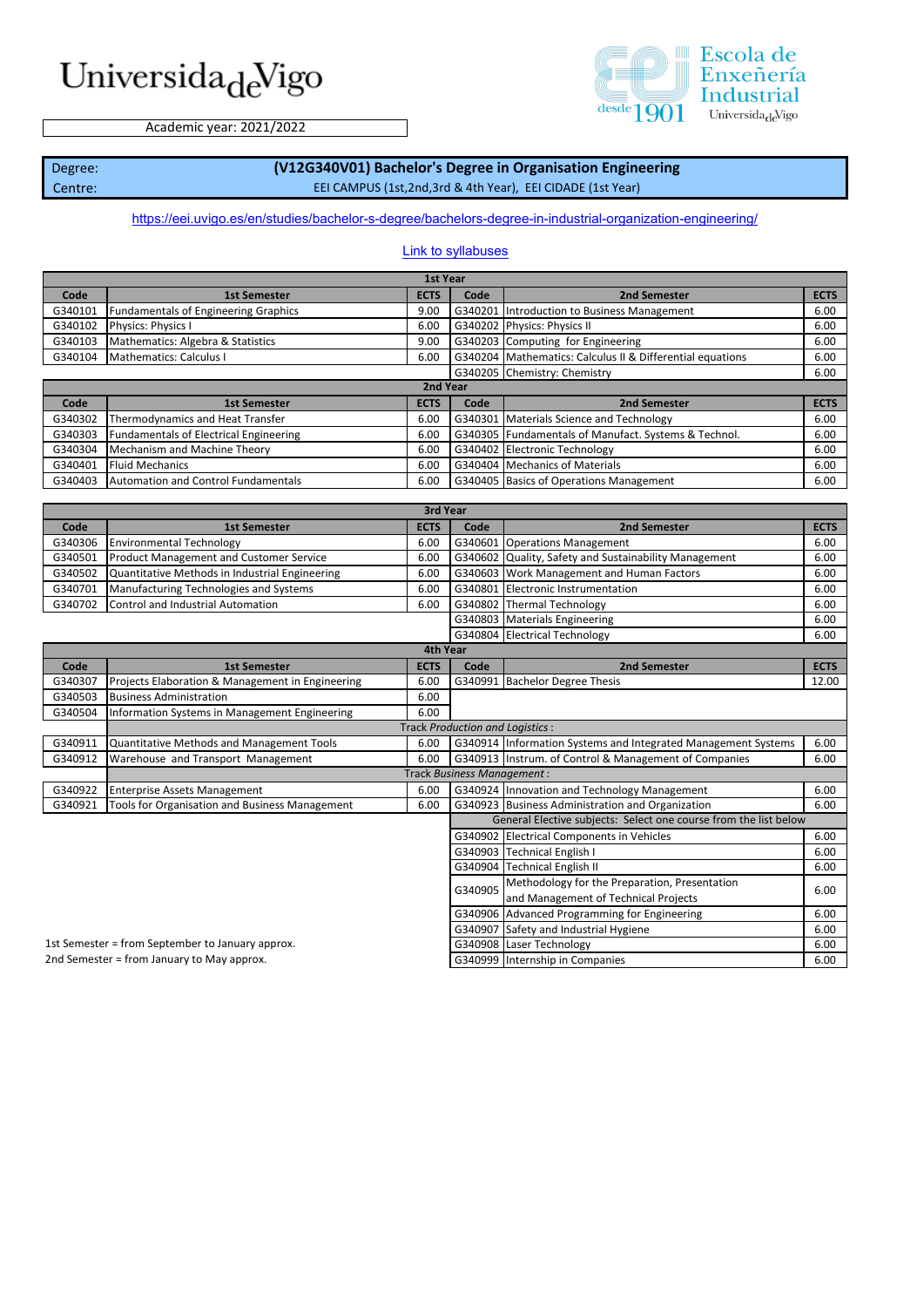

G320908 Laser Technology 6.00

G320999 Internship in Companies

Academic year: 2021/2022

Degree: Centre:

#### **(V12G320V01) Bachelor's Degree in Electrical Engineering** EEI CAMPUS (1st,2nd,3rd & 4th Year), EEI CIDADE (1st Year)

#### <https://eei.uvigo.es/en/studies/bachelor-s-degree/bachelor-s-degree-in-electrical-engineering/>

#### **[Link to syllabuses](https://secretaria.uvigo.gal/docnet-nuevo/guia_docent/?centre=312&ensenyament=V12G320V01&consulta=assignatures&idioma=eng)**

|         | 1st Year                                                 |             |         |                                                                             |             |  |  |  |
|---------|----------------------------------------------------------|-------------|---------|-----------------------------------------------------------------------------|-------------|--|--|--|
| Code    | <b>1st Semester</b>                                      | <b>ECTS</b> | Code    | 2nd Semester                                                                | <b>ECTS</b> |  |  |  |
| G320101 | <b>Fundamentals of Engineering Graphics</b>              | 9.00        |         | G320201 Introduction to Business Management                                 | 6.00        |  |  |  |
| G320102 | Physics: Physics I                                       | 6.00        |         | G320202 Physics: Physics II                                                 | 6.00        |  |  |  |
| G320103 | Mathematics: Algebra & Statistics                        | 9.00        |         | G320203 Computing for Engineering                                           | 6.00        |  |  |  |
| G320104 | Mathematics: Calculus I                                  | 6.00        |         | G320204 Mathematics: Calculus II & Differential equations                   | 6.00        |  |  |  |
|         |                                                          |             |         | G320205 Chemistry: Chemistry                                                | 6.00        |  |  |  |
|         |                                                          | 2nd Year    |         |                                                                             |             |  |  |  |
| Code    | <b>1st Semester</b>                                      | <b>ECTS</b> | Code    | 2nd Semester                                                                | <b>ECTS</b> |  |  |  |
| G320301 | Materials Science and Technology                         | 6.00        | G320401 | <b>Electrical Engineering</b>                                               | 9.00        |  |  |  |
| G320302 | Thermodynamics and Heat Transfer                         | 6.00        | G320404 | <b>Fundamentals of Electronics</b>                                          | 6.00        |  |  |  |
| G320303 | <b>Fluid Mechanics</b>                                   | 6.00        | G320405 | <b>Automation and Control Fundamentals</b>                                  | 6.00        |  |  |  |
| G320304 | Basics of Circuit Analysis and Electrical Machines       | 6.00        | G320502 | Thermal and Fluid Machines in Power Plants and Renewable<br><b>Energies</b> | 9.00        |  |  |  |
| G320305 | Mechanism and Machine Theory                             | 6.00        |         |                                                                             |             |  |  |  |
|         |                                                          | 3rd Year    |         |                                                                             |             |  |  |  |
| Code    | <b>1st Semester</b>                                      | <b>ECTS</b> | Code    | 2nd Semester                                                                | <b>ECTS</b> |  |  |  |
| G320501 | <b>Power Electronics and Automatic Control</b>           | 9.00        | G320601 | Design and Calculation of Electrical Machines                               | 6.00        |  |  |  |
| G320503 | <b>Electrical installations I</b>                        | 6.00        |         | G320602 Electrical installations II                                         | 6.00        |  |  |  |
| G320504 | <b>Electrical Machines</b>                               | 9.00        |         | G320603 Fundamentals of Manufacturing Systems and Technologies              | 6.00        |  |  |  |
| G320505 | <b>Mechanics of Materials</b>                            | 6.00        |         | G320604 Environmental Technology                                            | 6.00        |  |  |  |
|         |                                                          |             | G320605 | <b>Basics of Operations Management</b>                                      | 6.00        |  |  |  |
|         |                                                          | 4th Year    |         |                                                                             |             |  |  |  |
| Code    | <b>1st Semester</b>                                      | <b>ECTS</b> | Code    | 2nd Semester                                                                | <b>ECTS</b> |  |  |  |
| G320701 | <b>Control of Machines and Electrical Functions</b>      | 6.00        | G320801 | Power Generation with Renewable Energies                                    | 6.00        |  |  |  |
| G320702 | <b>Power Plants</b>                                      | 6.00        | G320802 | <b>Electric Power Systems</b>                                               | 6.00        |  |  |  |
| G320703 | Electricity Lines and Electric Transportation            | 6.00        | G320991 | <b>Bachelor Degree Thesis</b>                                               | 12.00       |  |  |  |
| G320704 | Projects Elaboration and Manag. in Engineering           | 6.00        |         |                                                                             |             |  |  |  |
|         | Optional subjects: Select one course from the list below |             |         |                                                                             |             |  |  |  |
| G320912 | <b>Electrification and Electric traction</b>             | 6.00        |         |                                                                             |             |  |  |  |
| G320914 | <b>Special Electrical Installations</b>                  | 6.00        |         |                                                                             |             |  |  |  |
|         |                                                          |             |         | General Elective subjects: Select one course from the list below            |             |  |  |  |
|         |                                                          |             |         | G320902 Electrical Components in Vehicles                                   | 6.00        |  |  |  |
|         |                                                          |             |         | G320903 Technical English I                                                 | 6.00        |  |  |  |
|         |                                                          |             |         | G320904 Technical English II                                                | 6.00        |  |  |  |
|         |                                                          |             | G320905 | Methodology for the Preparation, Presentation and                           | 6.00        |  |  |  |
|         |                                                          |             |         | Management of Technical Projects                                            |             |  |  |  |
|         |                                                          |             |         | G320906 Advanced Programming for Engineering                                | 6.00        |  |  |  |
|         |                                                          |             |         | G320907 Safety and Industrial Hygiene                                       | 6.00        |  |  |  |

2nd Semester = from January to May approx. 1st Semester = from September to January approx.